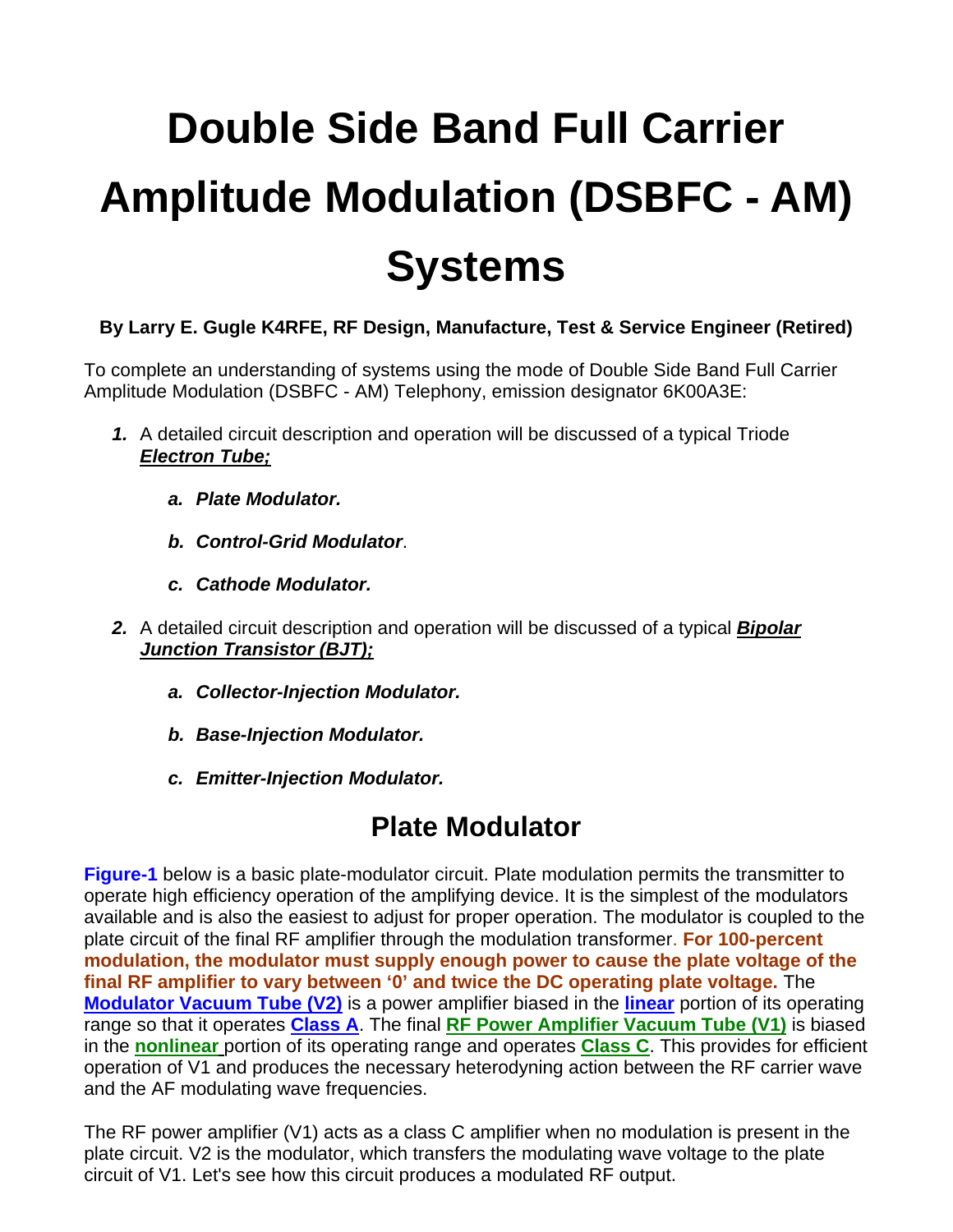

**Figure-1: Plate-modulation circuit.** 

**Figure-2** below, views (A) through (E), shows the waveforms associated with the platemodulator circuit shown in Figure-1. Refer to these two figures throughout the following discussion.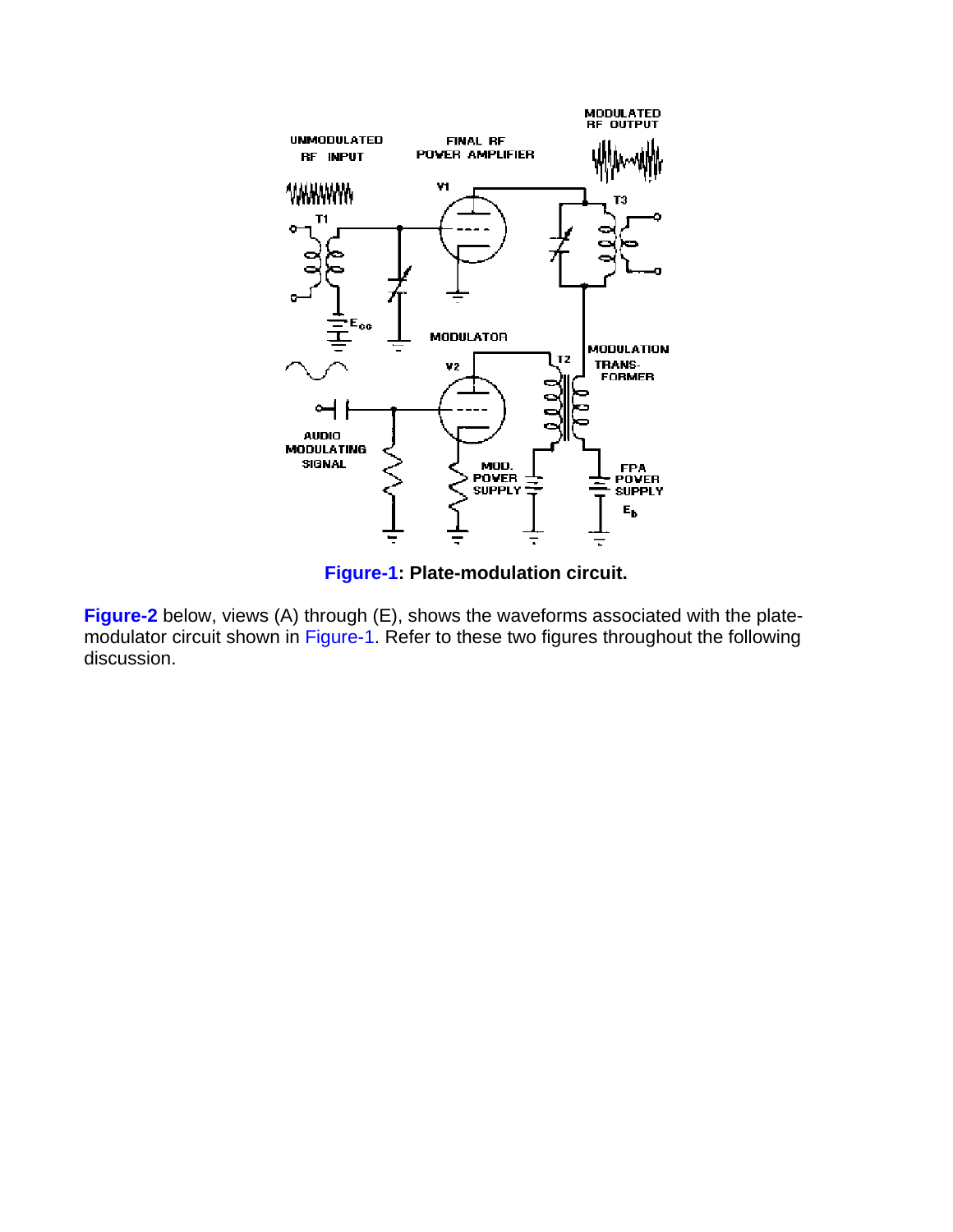

**Figure-2: Plate-modulator waveforms.** 

View (A) of **Figure-2** shows the plate supply voltage for V1 as a constant DC value (Eb) at time 1 (T1) with no modulating signal applied. V1 is biased at cutoff at this time. The incoming RF carrier wave [view (A)] is applied to the control grid of V1 by transformer T1 and causes the plate circuit current to PULSE (SURGE) each time the grid is driven positive. These RF pulses are referred to as current pulses and are shown in view (C). The plate tank output circuit (T3) is shocked into oscillation by these current pulses and the RF output waveform shown in view (E) is developed. The RF plate voltage waveform is shown in view (D).

An audio-modulating wave voltage applied to the control grid of V2 is amplified by the modulator and coupled to the plate of V1 by modulation transformer T2. The secondary of T2 is in series with the plate-supply voltage (E) of V1. The modulating wave voltage will either add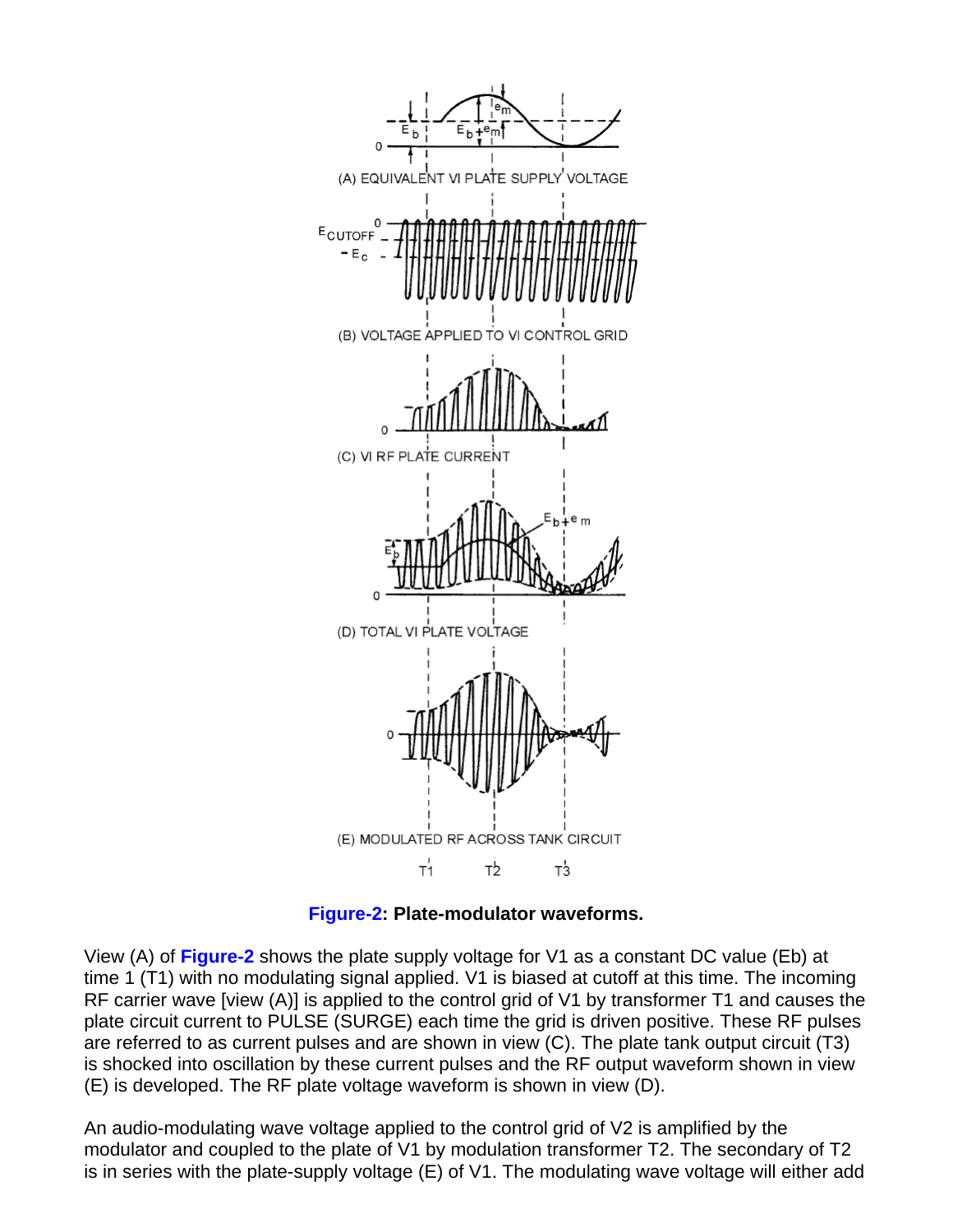to or subtract from the plate voltage of V1. This is shown in view (A) at time 2 and time 3. At time 2 in view (A), the plate supply voltage for V1 increases to twice its normal value and the RF plate current pulses double, as shown in view (C). At time 3 in view (A), the supply voltage is reduced to '0' and the RF plate current decreases to '0', as shown in view (C). These changes in RF plate current cause RF tank T3 voltage to double at time 2 and to decrease to '0' at time 3, as shown in view (E). This action results in the modulation envelope shown in view (E) that represents 100-percent modulation. This is transformer-coupled out of tank circuit T3 to an antenna. Because of the oscillating action of tank circuit T3, V1 has to be rated to handle at least four times its normal plate supply voltage (Eb), as shown by the plate voltage waveform in view (D).

Heterodyning the audio frequency wave intelligence from the modulator (V2) with the carrier wave in the plate circuit of the final power amplifier (V1) requires a large amount of audio power. **All of the power or voltage that contains the intelligence must come from the modulator stage.** *This is why plate modulation is called high-level modulation*.

The heterodyning action in the plate modulator effectively changes an audio frequency wave to a different part of the frequency spectrum. This action allows antennas and equipment of practical sizes to be used to transmit the intelligence. Now, let's look at several other typical modulators.

# **Control-Grid Modulator**

**In cases when the use of a minimum of AF modulator power is desired, a form of** *lowlevel modulation* is necessary. The CONTROL-GRID MODULATOR is used widely in portable and mobile equipment to reduce size and power requirements. It is also used in extremely high-power, wideband equipment such as television transmitters where high-level or plate modulation is difficult and costly to achieve. **Figure-3** below is a basic schematic for a typical control-grid modulator.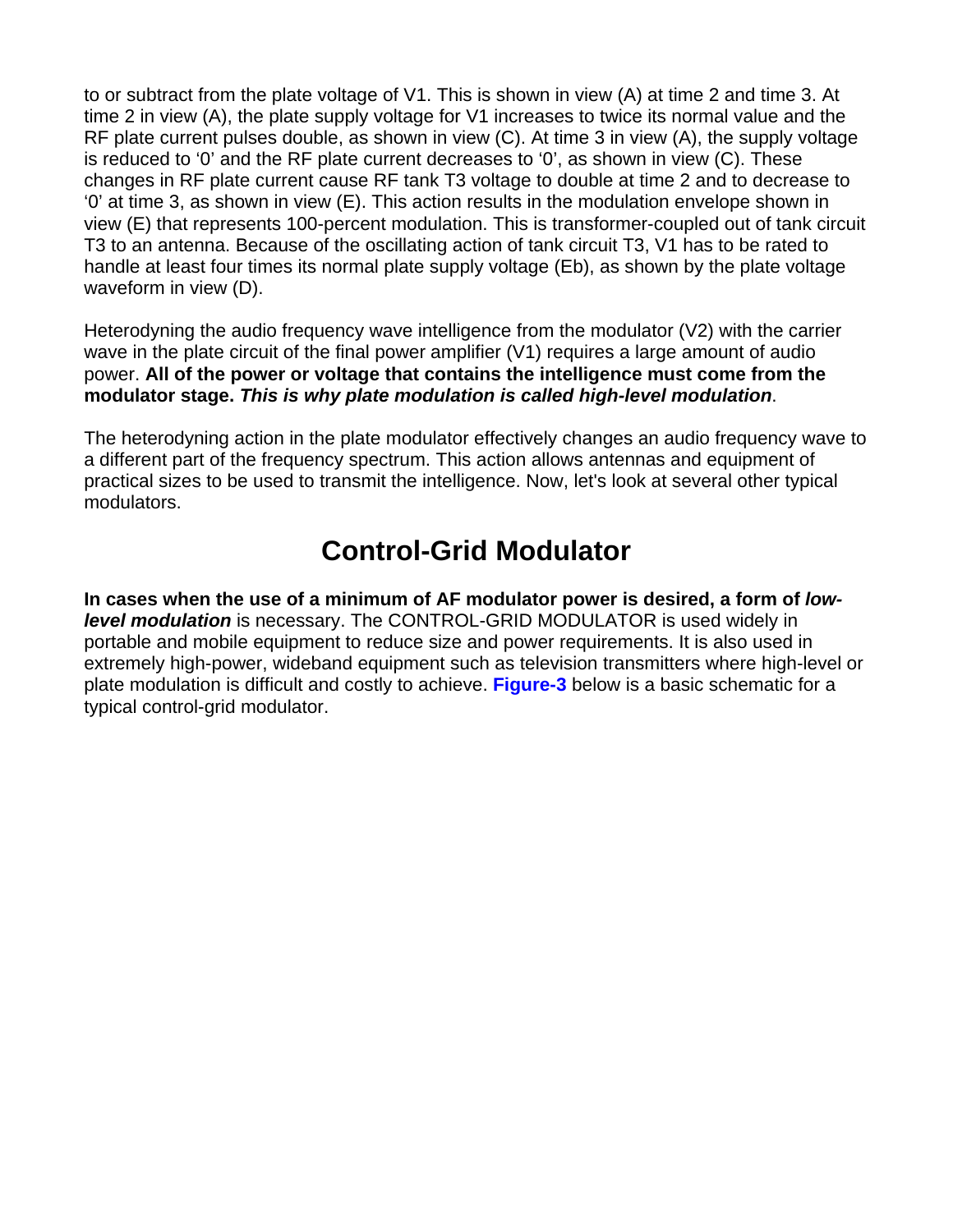

**Figure-3: Control-grid modulator.** 

The control-grid modulator uses a variation of control grid bias (at the frequency of the modulating signal) to vary the instantaneous plate voltage and current. These variations cause modulation of the carrier frequency. The carrier frequency is introduced through coupling capacitor Cc. The modulating frequency is introduced in series with the control grid bias through T1. As the modulating signal increases and decreases (positive and negative), it will add to or subtract from the bias on RF amplifier V1. This change in bias causes a corresponding change in plate voltage and current. These changes in plate voltage and current add vectorially to the carrier frequency and provide a modulation envelope in the same fashion, as does the plate modulator. Since changes in the plate circuit of the RF amplifier are controlled by changes in the control grid bias, the gain of the tube requires only a low-level modulating signal. Even when the input signals are at these low levels, occasional modulation voltage peaks will occur that will cause V1 to saturate. This creates distortion in the output. Care must be taken to bias the RF amplifier tube for maximum power out while maintaining minimum distortion. The power to develop the modulation envelope comes from the RF amplifier. Because the RF amplifier has to be capable of supplying this additional power, it is biased for (and driven by the carrier frequency at) a much lower output level than its rating. This reduced efficiency is necessary during nonmodulated periods to provide the tube with the power to develop the sidebands.

Compared to plate modulation, control grid modulation is less efficient, produces more distortion, and requires the RF power amplifier to supply all the power in the output signal. Control Grid modulation has the advantage of not requiring much power from the modulator.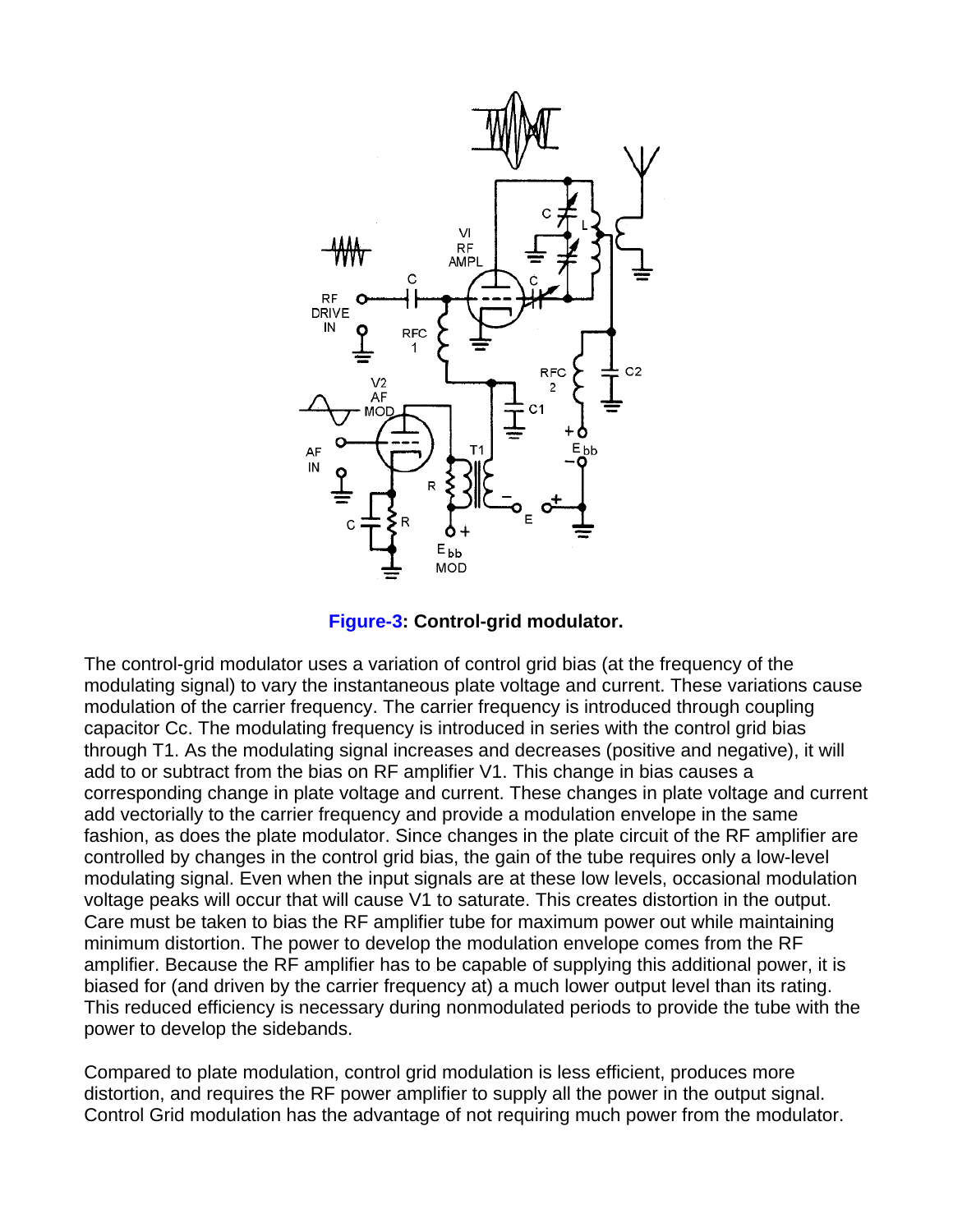## **Cathode Modulator**

Another *low-level modulator*, the CATHODE MODULATOR, is generally employed where the Audio power is limited and distortion of the control grid-modulated circuit cannot be allowed. The cathode modulator varies the voltage of the cathode to produce the modulation envelope. Since the cathode is in series with the grid and plate circuits, you should be able see that changing the cathode voltage will effectively change the voltage of the other tube elements. By properly controlling the voltages on the tube, you can cause the cathode modulator to operate in a form of plate modulation with high efficiency. Usually, the cathode modulator is designed to perform about midway between plate and grid modulator levels, using the advantages of each type. When operated between the two levels, the modulator provides a more linear output with moderate efficiency and a modest audio power requirement.

In **Figure-4** below, the RF carrier is applied to the control grid of V1 and the modulating signal is applied in series with the cathode through T1. Since the modulating signal is effectively in series with the grid and plate voltage, the level of modulating voltage required will be determined by the relationships of the three voltages. The modulation takes place in the plate circuit with the plate tank developing the modulation envelope, just as it did in the plate modulator.



**Figure-4: Cathode modulator**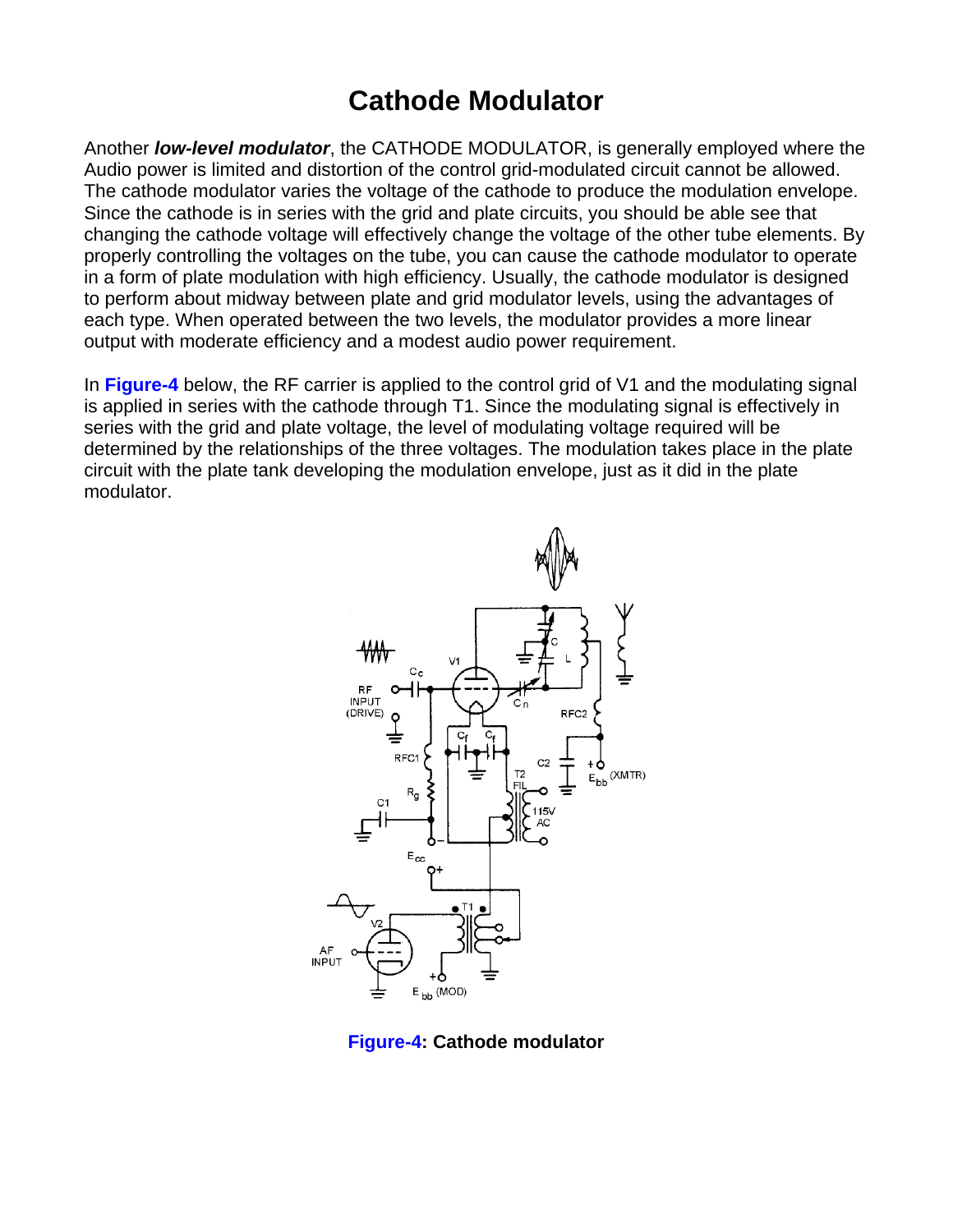### **Collector-Injection Modulator**

The **COLLECTOR-INJECTION MODULATOR** is the **transistor equivalent of the Vacuum Tube Plate Modulator**. This transistor modulator can be used for low-level or relatively highlevel modulation. It is referred to as relatively high-level modulation because, at the present time, transistors are limited in their power-handling capability. As illustrated in **Figure-5** below, the circuit design for a transistor collector injection modulator is very similar to that of a plate modulator. The collector-injection modulator is capable of 100-percent modulation with medium power-handling capabilities.



**Figure-5: Collector-injection modulator.** 

In **Figure-5**, the RF carrier wave is applied to the base of modulator Q1. The modulating signal wave is applied to the collector in series with the collector supply voltage through T3. The output is then taken L4 (from the secondary of T2). With no modulating signal, Q1 acts as an RF amplifier for the carrier frequency. When the modulation signal wave is applied, it adds to or subtracts from the collector supply voltage. This causes the RF current pulses of the collector to vary in amplitude with the collector supply voltage. These collector current pulses cause oscillations in the tank circuit C4 and L3 (the primary of T2). The tank circuit is tuned to the carrier wave frequency. During periods when the collector current is high, the tank circuit oscillates strongly. At times when the collector current is small, or entirely absent, little or no energy is supplied to the tank and oscillations become weak or die out. Thus, the modulation envelope is developed as it was in a plate modulator.

As transistor technology continues to develop, higher power applications of transistor collector injection modulation will be employed. Plate and collector-injection modulation are the most commonly used types of modulation because the modulating signal can be applied in the final stages of RF amplification. This allows the majority of the RF amplifier stages to be operated class C for maximum efficiency. The plate and collector-injection modulators also require large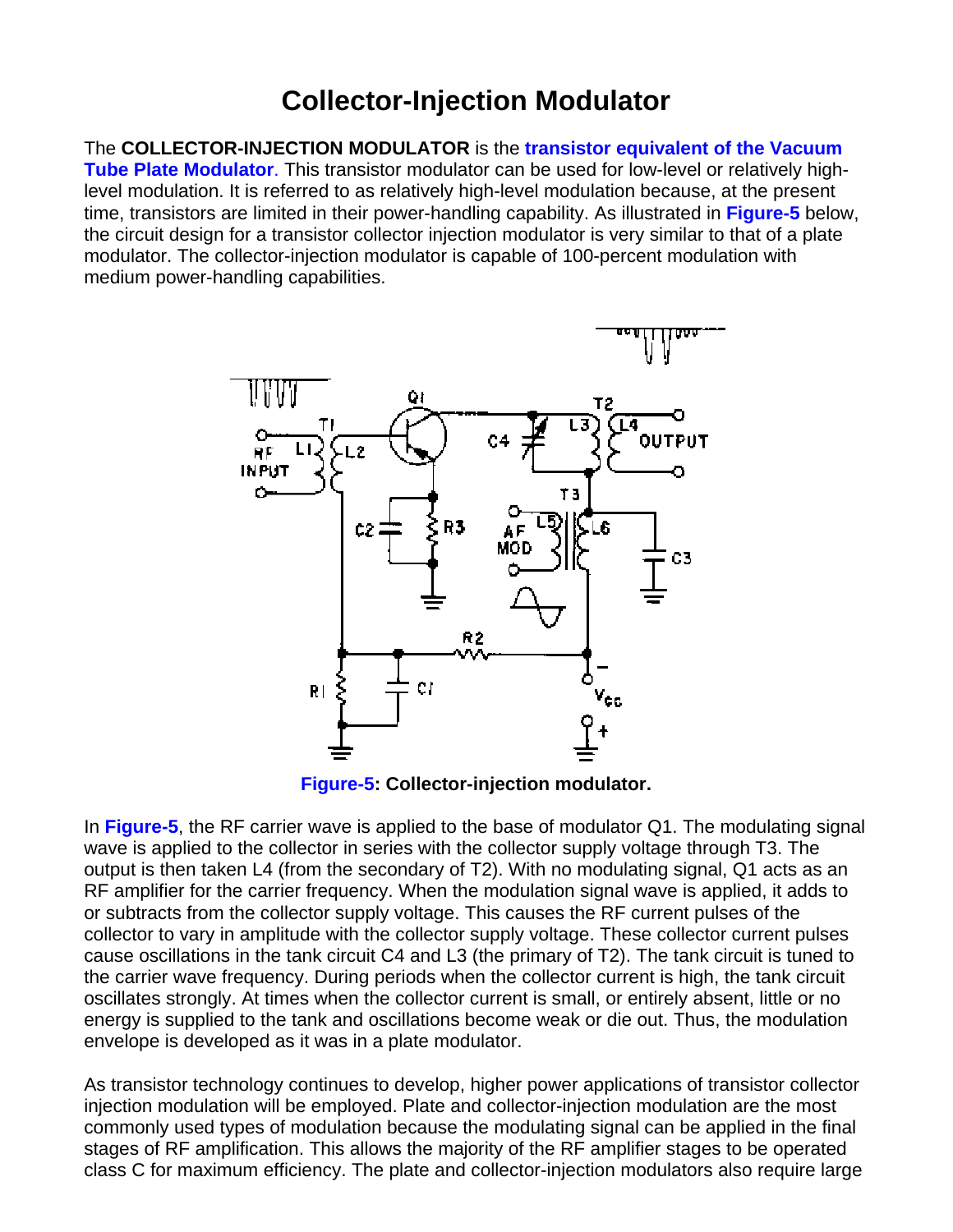amounts of AF modulating power since the modulator stage must supply the power contained in the sidebands.

# **Base-Injection Modulator**

#### The **BASE-INJECTION MODULATOR is the transistor equivalent of the Vacuum Tube**

**Control-Grid Modulator.** It is used to produce low-level modulation in equipment operating at very low power levels. In **Figure-6** below, the bias on Q1 is established by the voltage divider R1 and R2. With the RF carrier input at T1, and no modulating signal, the circuit acts as a standard RF amplifier. When a modulating signal is injected through C1, it develops a voltage across R1 that adds to or subtracts from the bias on Q1. This change in bias changes the gain of Q1, causing more or less energy to be supplied to the collector tank circuit. The tank circuit develops the modulation envelope as the RF frequency and AF modulating frequency are mixed in the collector circuit. Again, this action is identical to that in the plate modulator.



**Figure-6: Base-injection modulator** 

Because of the extremely low-level signals required to produce modulation, the Base-Injection Modulator is well suited for use in small, portable equipment, such as "walkie-talkies," and test Equipment.

You have studied six methods of amplitude modulation. These are not the only methods available, but they are the most common. All methods of AM modulation use the same theory of heterodyning across a nonlinear device. AM modulation is one of the easiest and least expensive types of modulation to achieve. The primary disadvantages of AM modulation are susceptibility to noise interference and the inefficiency of the transmitter. Power is wasted in the transmission of the carrier frequency because it contains no AM intelligence. In the next chapter, you will study other forms of modulation that have been developed to overcome these disadvantages.